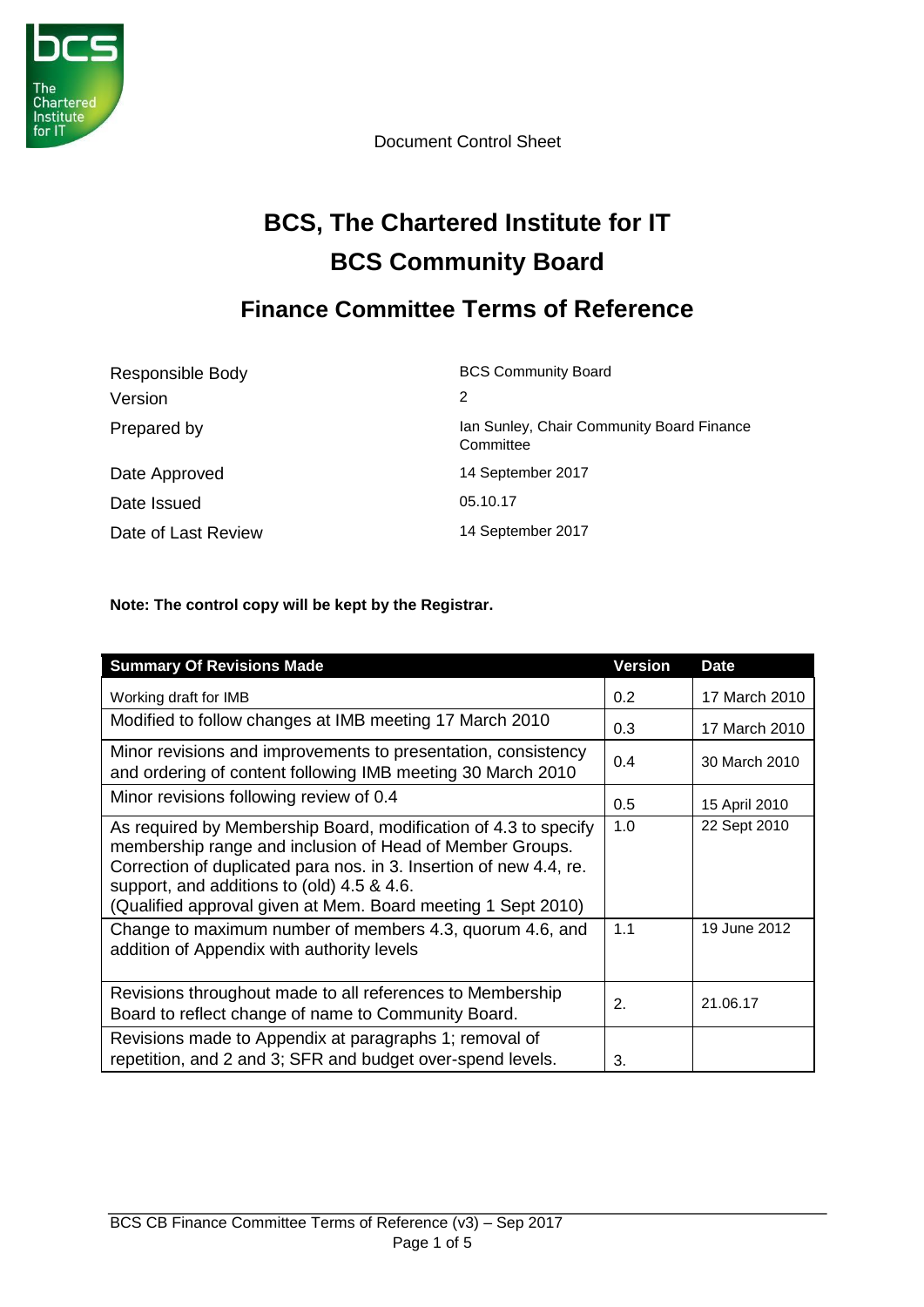### **BCS, The Chartered Institute for IT**

#### **TERMS OF REFERENCE**

#### **Community Board – Community Board Finance Committee**

#### **1 Status**

The Community Board Finance Committee reports to the Community Board.

#### **2 Purpose**

The principal aims of the Committee are to:

- 2.1 Be responsible to the Community Board for the financial rules, processes and procedures for Member Groups.
- 2.2 Establish, administer and allocate the Budget for all membership functions.
- 2.3 Optimise the use and take up of funds available to Member Groups through reviewing the actual results and re-allocating budget where appropriate

#### **3 Key Responsibilities**

In support of its purpose the Committee will:

- 3.1 Analyse the current financial rules procedures and processes for Branches, Specialist Groups and other Member Groups.
- 3.2 Consult with Member Groups and others over desired changes.
- 3.3 Where appropriate, propose revised financial rules, and publish after Community Board approval.
- *3.4* Define and agree levels of authority in relation to contracts and agreements committing BCS. Levels of authority are included in Appendix.

*This will include policies and procedures for funding and collecting revenue from joint events with third parties and, for example, requirements to obtain multiple quotations for significant expenditure.* 

3.5 Define and agree internal auditing controls to monitor compliance with internal policies and procedures and external statutory requirements, striving always for best practice.

*This includes requirements for financial probity.* 

3.6 Ensure that the budget process is handled smoothly and in a timely fashion

*This will include the budgetary process for events whose planning horizon spans more than one financial year, and in-year management of the annual allocation to Member Groups.*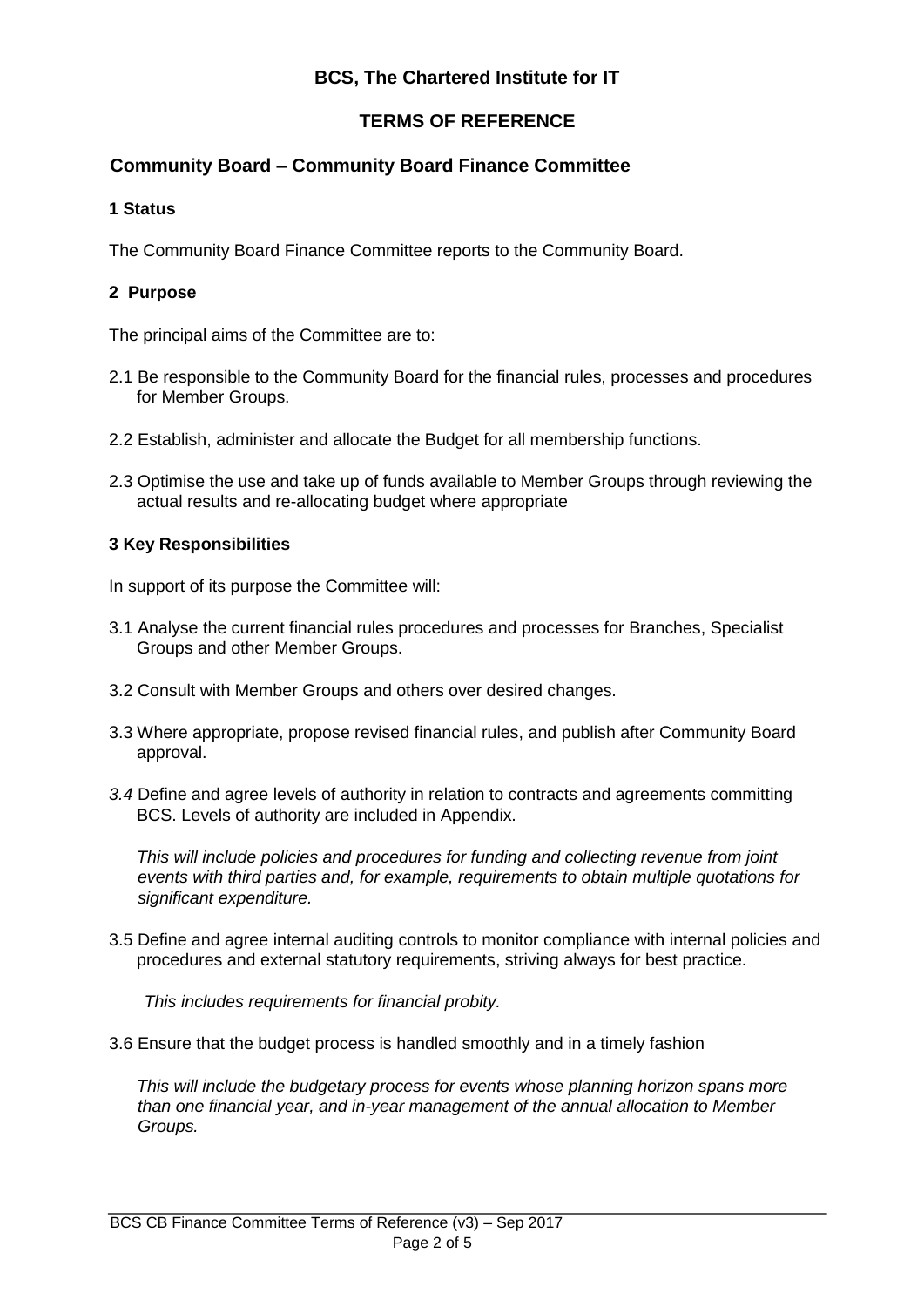- 3.7 Provide clarity about how the amount allocated to individual Member Groups is determined and, within the constraints of the overall allocation, determine how to distribute funds among the various Member Groups.
- 3.8 To arbitrate between parties to prevent conflict over procedures.
- 3.9 Ensure effective and timely communication with the membership over financial rules, regulations and processes.

#### **4 Constitution and Membership**

- 4.1 The Committee is envisaged as a small committee with the duty to consult and the ability to act quickly when necessary.
- 4.2 Committee members will be selected on the basis of criteria agreed and published by the Community Board, relating to their skills, experience and/or links with key constituencies.
- 4.3 Membership of the Committee shall comprise:
	- The Chair, appointed on the recommendation of Community Board and ratified by Trustee Board
	- At least 4, and not more than 8, members ratified by Community Board
	- The Head of Member Groups

At least one of the members should also be a member of the Community Board Policy Committee.

- 4.4 Secretariat support will be provided by BCS staff.
- 4.5 Appointments will be concurrent with their individual terms of office on the Community Board, or, if not a member of the Community Board, for a maximum of two three-year terms.
- 4.6 The quorum shall be 4 of which a majority shall be Professional Members of the Institute. Board members who attend a meeting by means of any communication equipment which allows all persons participating in the meeting to hear and speak to each other shall be deemed to be present in person at the meeting and shall be entitled to vote and be counted in a quorum, accordingly.
- 4.7 In the event that the Chair is unable to be present at a Committee meeting, the Chair shall appoint another Committee member to chair that particular Committee meeting. In the absence of an appointed chair, the committee will elect a member to act as chair of the meeting.
- 4.8 The chair may request an electronic vote on an agenda item that requires more research, but cannot wait until the next scheduled meeting. Such a vote will be held in accordance with BCS policy on electronic votes.
- 4.9 In the event of a tied vote, the Chair shall have an additional casting vote.
- 4.10 All members must commit reasonable time and effort to the work of the Committee and make reasonable efforts to attend meetings. If a member fails to attend three consecutive meetings the Committee may terminate his or her membership of the Committee, unless the non-attendance was owing to illness or other reasonable cause.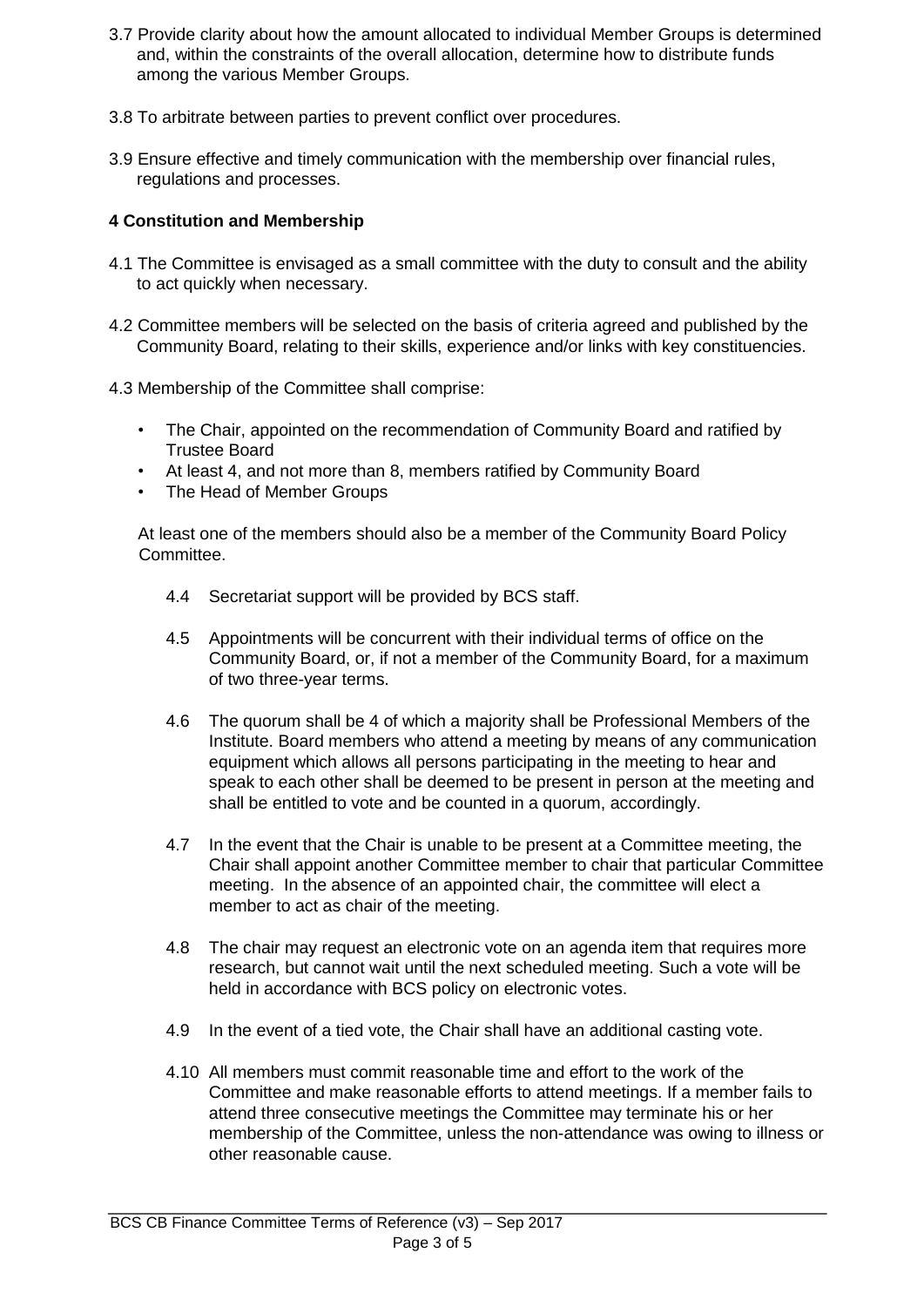4.11 On the recommendation of the Chair of the Committee, the Community Board may cancel or suspend the membership of the Community Board

Finance Committee where the member's actions have, in the opinion of the Community Board, been detrimental to the work of the Committee.

#### **5 Strategic Planning and Management**

The Committee will produce an annual activity plan supporting the Community Board's one-year operational plan. It will review achievements against this plan at the end of each annual cycle.

#### **6 Approval and Review**

6.1 These Terms of Reference form part of Community Board Terms of Reference and shall be approved by the Community Board.

6.2 The Community Board Finance Committee shall review its terms of reference annually, usually at the first meeting following the AGM, and recommend amendments to Community Board.